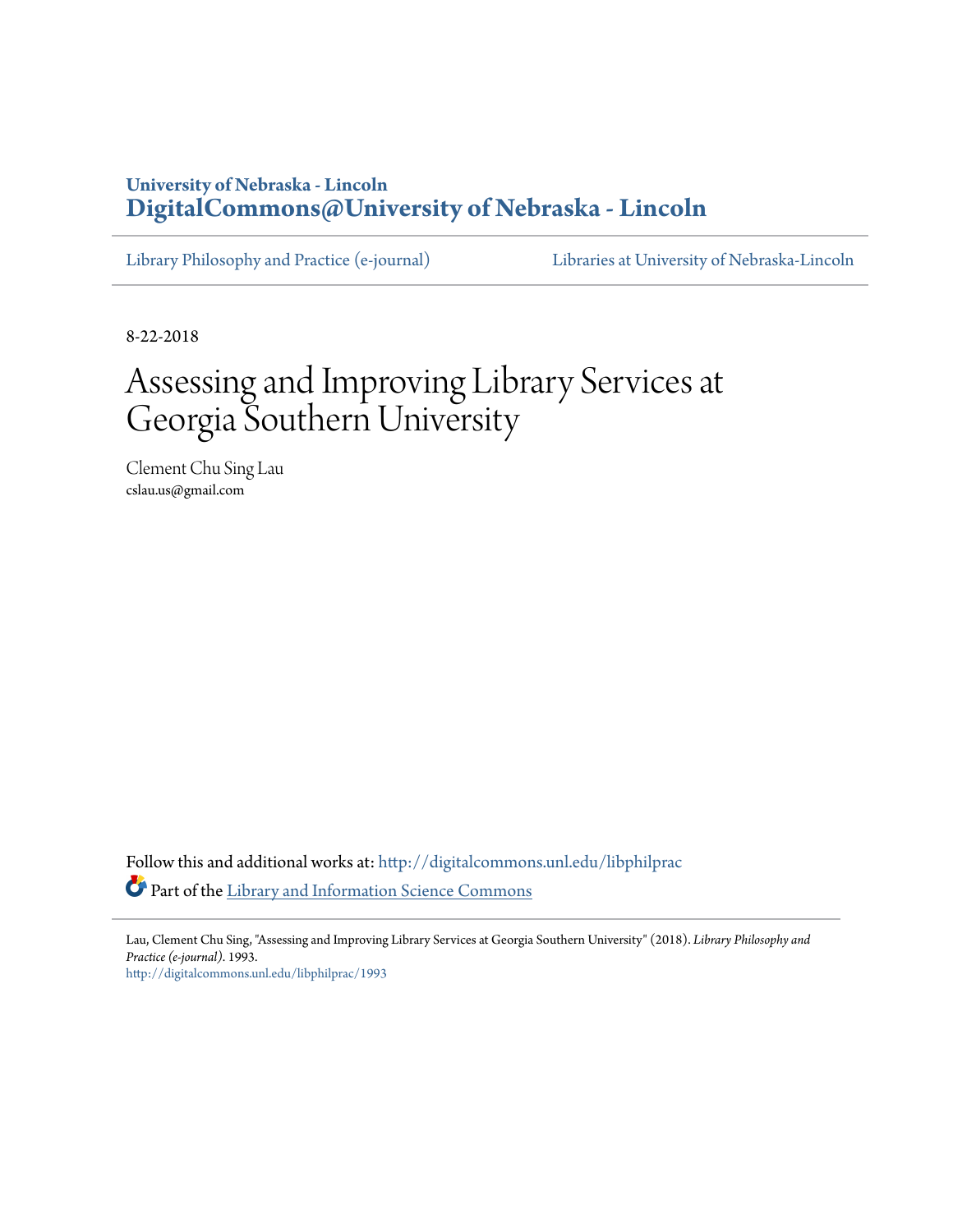## **Assessing and Improving Library Services at Georgia Southern University**

**Clement Chu Sing Lau Zach S. Henderson Library Georgia Southern University Statesboro, Georgia, U.S.A.**

## **Abstract**

Many academic libraries in America, including Georgia Southern University Zach S. Henderson Library are required to document and prove how its performance contributes to institutional goals and outcomes. Over the years, Henderson Library has been assessing its service performance, making improvements, and demonstrating its values. It has been applying various assessment tools and methods to evaluate its services and programs, and using the findings to make improvements. This case study article will describe how Henderson Library continuously assesses and improves its services.

**Keywords:** library assessment, library evaluation, continuous improvement, academic libraries, Georgia Southern University

Citation: Lau, C. C. S. (2018). Assessing and Improving Library Services at Georgia Southern University. *Library Philosophy and Practice.*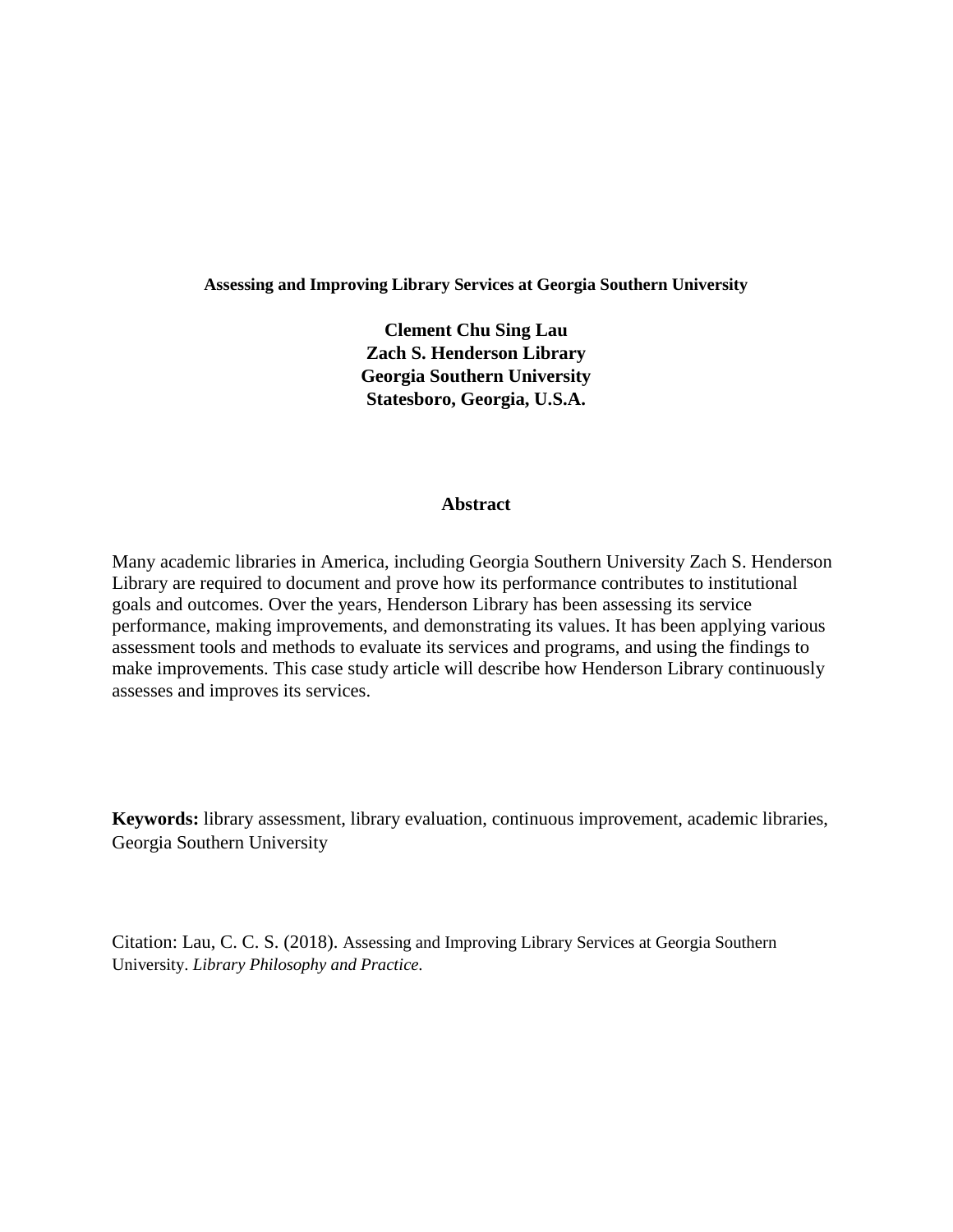## **Introduction**

Since the 1960s, the evaluation or assessment of library services has become an increasingly high priority activity for American academic libraries to perform (Kyrillidou & Cook, 2008; Lancaster, 1995; Oakleaf, 2010). The increasing emphasis upon assessment in academic libraries reflects the growth of the higher education outcomes assessment and accountability movement in America in recent years (Hufford, 2013). Because academic libraries are not immune to this movement, they are under pressure to document and prove how their performance contributes to the overall goals, in particular student learning outcomes and student success, of their parent institution (Hernon, Dugan, Schwartz, & Saunders, 2013).

Georgia Southern University has two libraries—Lane Library in Savannah and Zach S. Henderson Library in Statesboro. This article is a case study that describes how one of the libraries, Zach S. Henderson Library assesses and improves its services on an ongoing basis. While the Library has applied multiple assessment tools and methods to evaluate the performance of its services, this article will focus on selective assessment programs, and describe how the Library used the findings to improve its services.

## **Georgia Southern University Libraries**

Georgia Southern University was founded in 1906 and is the largest and most comprehensive public university in the southern Georgia. It is a member of the University System of Georgia which consists of 27 higher education institutions. The University offers nearly 120 degree programs and is designated a Carnegie Doctoral-Research institution.

Early in January 2018, the University System of Georgia Board of Regents approved the consolidation of the Armstrong State University and Georgia Southern University (Coleman, 2017). The new Georgia Southern University has two libraries – each located in its Statesboro and Savannah campus to serve a combined enrollment of approximately 27,000 students.

Before the consolidation, the University enrolled over 20,400 students (Georgia Southern University, 2017). The Zach S. Henderson Library is the only library at Georgia Southern University's Statesboro campus. The Libraries' new mission is to support the University by providing access to information, collections, and services designed to meet the scholarly needs of the University and the public. The Libraries promote independent lifelong learning, employ a learner-centered service ethic, and ensure a comfortable and secure learning environment. Henderson Library is centrally located on a 900-acre campus in a four-story building renovated and expanded in 2008. The total square footage of the building is around 246,000. The Library provides more than 2,000 seats and 30 group study rooms to its users for study and research. The Library has over 410 computers for public use to access library resources, the Internet, and a variety of software applications.

The Library employs 57 staff members and is open 143 hours per week during regular semesters. Research Services, located in the Learning Commons on the second floor, offers inperson, telephone, and online assistance in utilizing library resources and services. Subject library liaisons are available to provide face-to-face library workshops to classes or groups,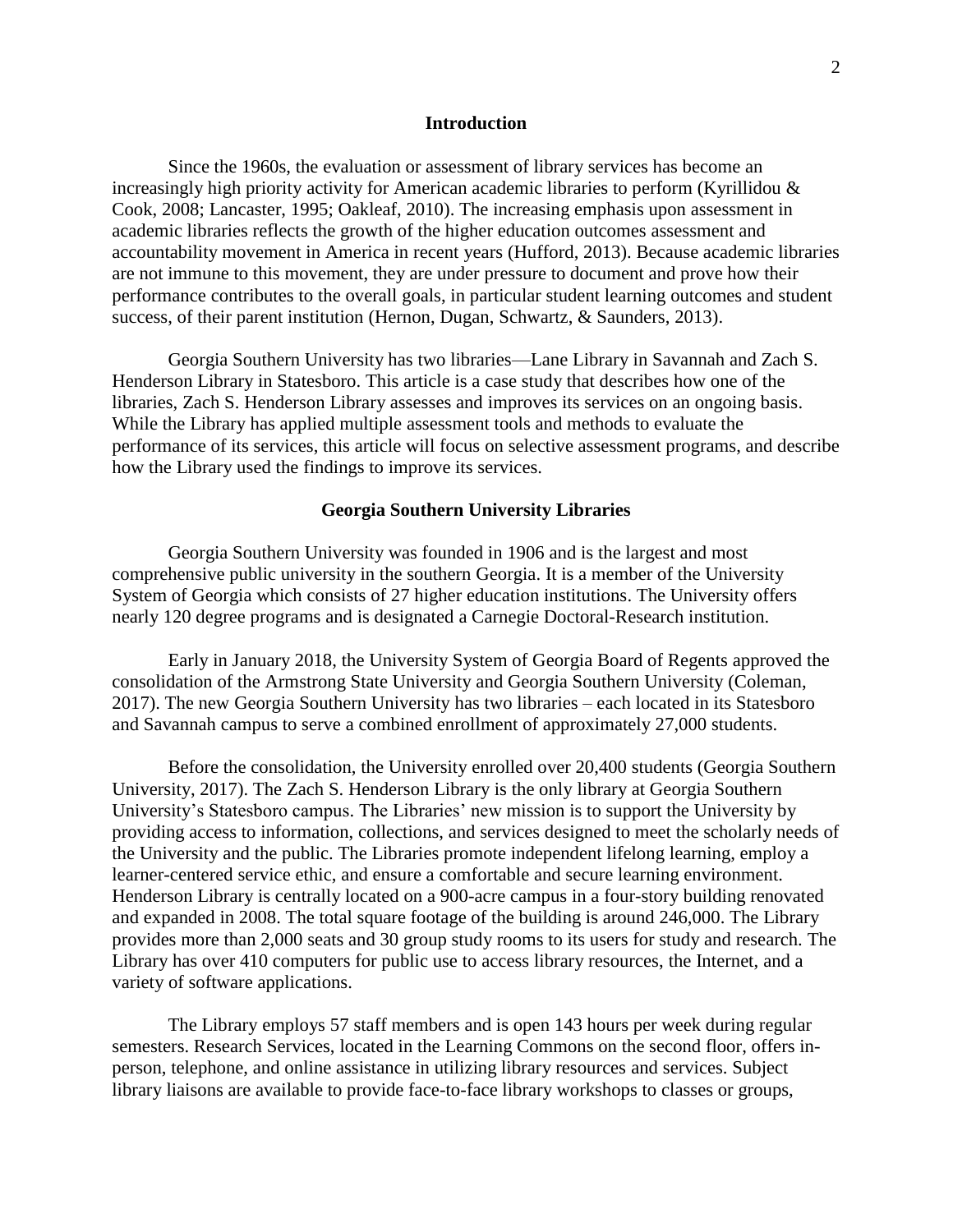library orientations and tours, one-on-one research consultations, assistance in ordering or locating materials, and customized hand-outs or research guides. The Library manages an open access digital collection, Digital Commons@Georgia Southern, to showcase the University's research and scholarly output.

Henderson Library currently houses a collection of over 721,000 volumes of printed books and bound periodicals. Many of these materials are kept in its automated retrieval storage facility. In addition to the extensive physical collections, the Library also provides access to a growing number of electronic resources which includes over 374,000 electronic books, 92,000 digital media, 94,000 electronic journals and related resources, and 330 databases that contain indexes, abstracts, full-text articles, and digital images. These electronic resources are easily accessible both on and off campus 24/7.

Through its Alma library services platform and website, Henderson Library extends its resources and services far beyond the walls of its building. The Library is a member of the Georgia's statewide library consortium, GeorgiA LIbrary LEarning Online (GALILEO), which comprises of 27 higher education institutions across the state. Through GALILEO, legitimate users can borrow and access an additional three million book titles, thousands of academic journals, and hundreds of databases. The Library's interlibrary loan service also helps users obtain materials located outside Georgia and throughout the world.

## **Assessment Activities**

Georgia Southern University is committed to building a culture of systematic selfreflection, evidence-based decision-making, and continuous improvement. In 2011, the University established the Office of Institutional Effectiveness (IE), which requires all academic and administrative departments, including the Library to prepare and submit their Institution Effectiveness Plan and Report annually to the IE Office in order to document their performance. The Library has been actively participating in the University's assessment initiative by aligning its assessment plan and action items to the University's assessment efforts, ensuring the Library is contributing to the University's mission, strategic directions, and student success.

Henderson Library constantly evaluates and assesses its service performance to improve service. Over the years, the Library has used different survey instruments and conducted various surveys to measure and evaluate its services. In recent years, the Library administered a series of assessments and solicited user feedback on services such as library work life, distance learning, music listening center, discovery service, library instruction, public service quality, web usability, and space utilization to determine how well it was actually providing library resources and services. The Library utilized a variety of assessment methods such as in-library use survey, in-class feedback, observation, interview, focus group, paper and online evaluation form, suggestion box (online and physical), as well as commercially available tools such as Google Analytics, LibAnalytics, LibQUAL, Qualtrics, SurveyMonkey, and OCLC Sustainable Collection Services for various assessment projects.

## **Library-wide Assessment**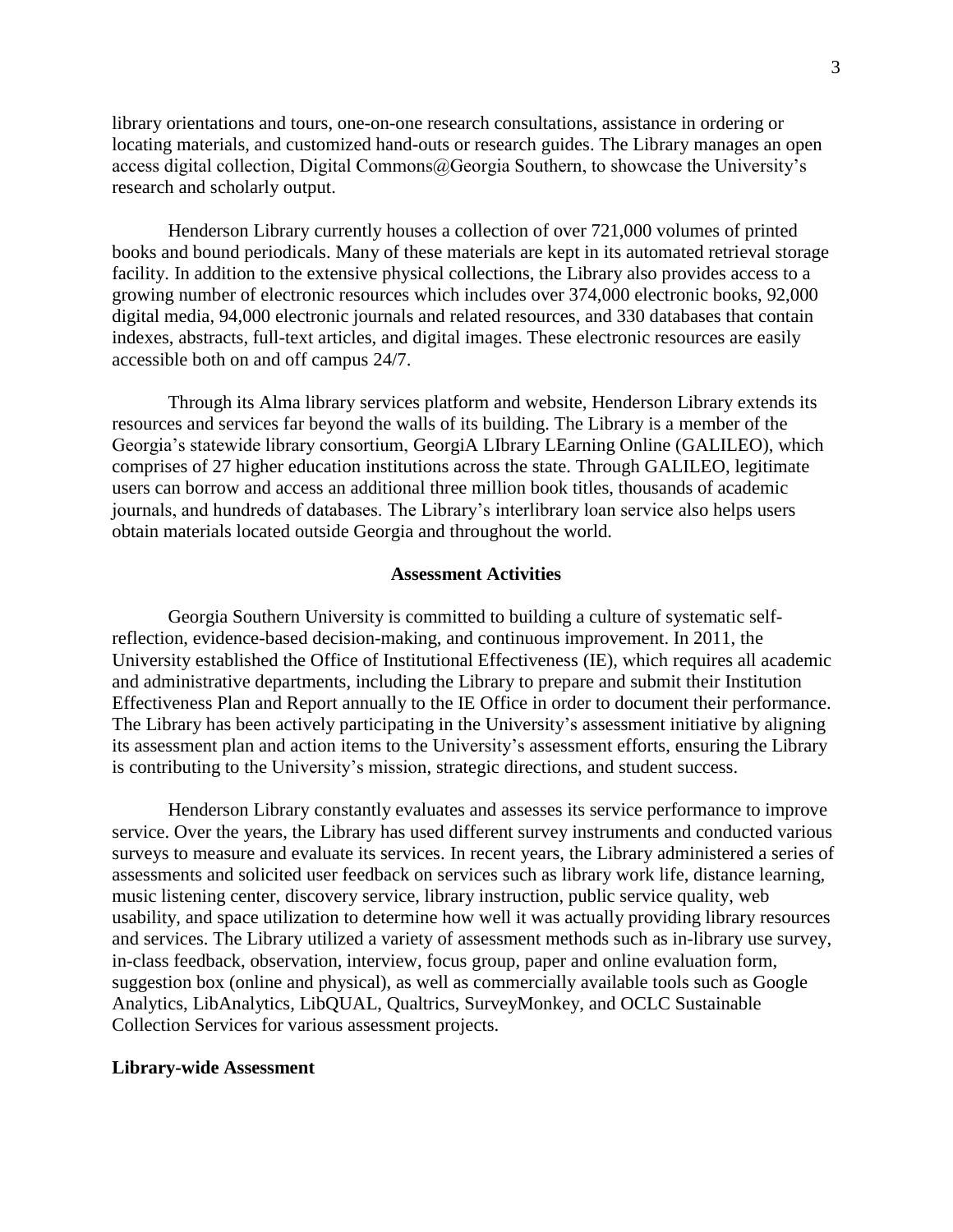To obtain a more comprehensive picture of users' perceptions and expectations of library service quality, Henderson Library began to assess its performance by administrating LibQUAL+ in 2003. Since then, the Library has conducted four additional rounds of LibQUAL+ surveys in 2006, 2010, 2013, and 2016. The Association of Research Libraries (ARL) offers this suite of services to assist libraries use to solicit, track, understand, and act upon users' opinions of service quality (ARL, n.d.).

LibQUAL+ consists of 22 core questions that measure users' perceptions of library service quality in three dimensions: Affect of Service (9 questions concerning the effectiveness and helpfulness of library staff), Information Control (8 questions concerning the ease with which information can be accessed, the access tools, and the availability of print and electronic resources), and Library as Place (5 questions concerning the facility and physical environment). For each question or item, respondents are asked to rank on a scale of 1-9 (with 9 being the most favorable) indicating their minimum service level, desired service level, and perceived service level performance. LibQUAL+ uses tables and charts to summarize the survey results.

In addition to understanding and comparing user perceptions of library services against their expectations, the Library also uses the survey findings to improve service quality and prioritize resources. Furthermore, the Library integrates the findings in the development of its annual IE Plans to measure its performance and tie the outcomes with specific library goals and university strategic themes.

The 2016 LibQUAL+ survey was administered in February 2016. The Library invited all faculty and students to participate in the survey and received a 10.6% response rate. However, only 5.7% or 1,221 responses were considered valid. Additionally, over 400 respondents submitted their written comments, which provide rich qualitative data that help to interpret and understand the survey results. Below are figures and tables that highlight the overall results of the 2016 survey.

## **Overall Performance**

The general satisfaction score (Table 1) indicates that our respondents are generally satisfied with the services provided by the Library. Survey respondents rated the overall quality of the Henderson Library services at 7.64 on a scale of 1 to 9, which is higher than the scores from previous years. The Library received 7.59 in 2013, 7.55 in 2010, 6.94 in 2006, and 7.0 in 2003.

| Table 1                                                                      |      |
|------------------------------------------------------------------------------|------|
| <b>General Satisfaction Questions Summary</b>                                |      |
| Satisfaction Question (all users)                                            | Mean |
| In general, I am satisfied with the way in which I am treated at the library | 7.87 |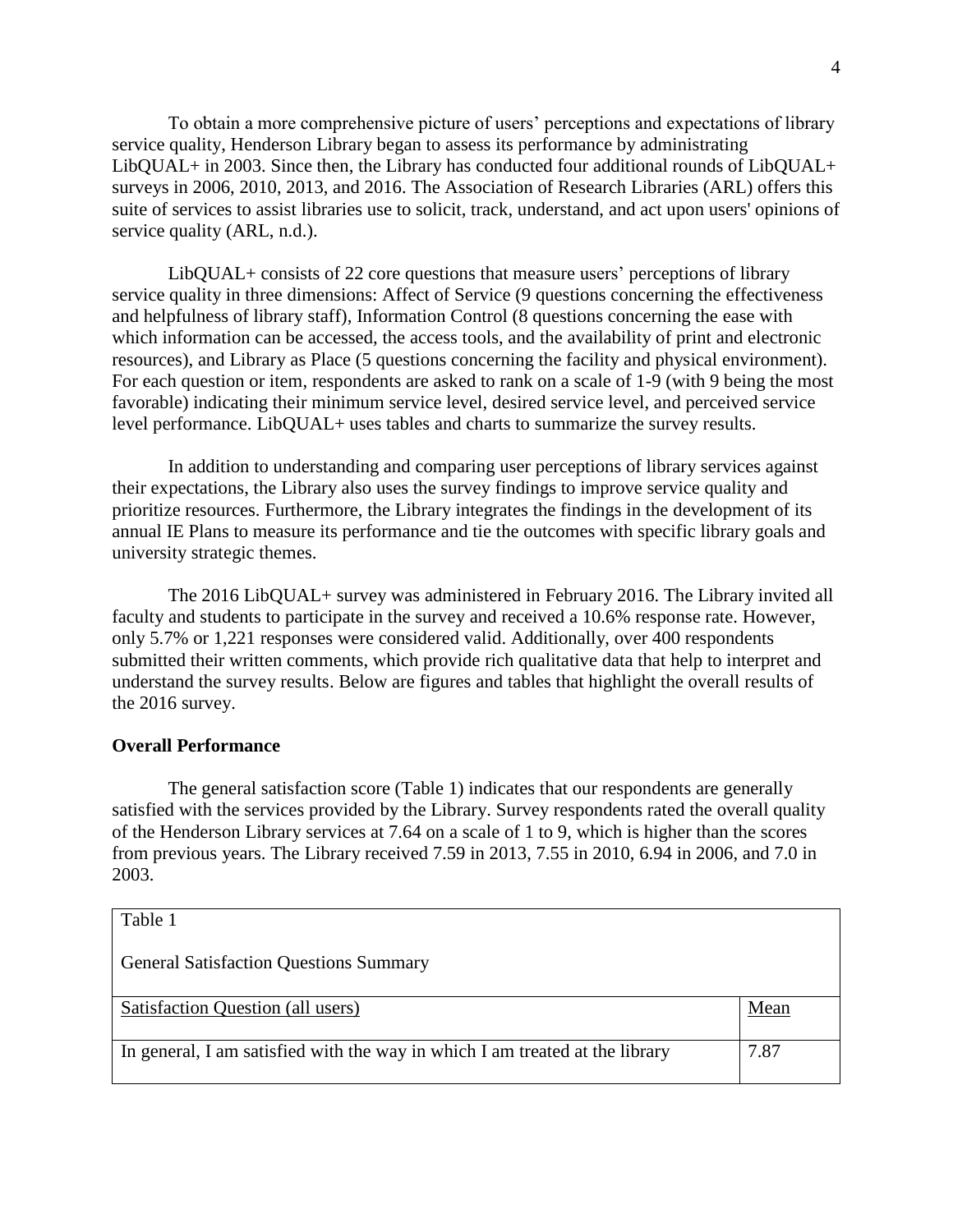| In general, I am satisfied with library support for my learning, research, and /or<br>teaching needs | 7.50 |
|------------------------------------------------------------------------------------------------------|------|
| How would you rate the overall quality of the service provided by the library?                       | 7.64 |

## Table 1 General Satisfaction Questions Summary

Table 2 below summarizes the mean scores of the 22 core questions and the three scales (minimum, desired, and perceived) numerically. In general, the overall average scores show all respondent groups perceived library service levels to be adequate and met their expectations.

## Table 2

Mean Scores for Each Core Question

| ID     | <b>Question Text</b>                                                | Minimum | Desired | Perceived |                  |                     |
|--------|---------------------------------------------------------------------|---------|---------|-----------|------------------|---------------------|
|        |                                                                     | Mean    | Mean    | Mean      | Adequacy<br>Mean | Superiority<br>Mean |
|        |                                                                     |         |         |           |                  |                     |
| $AS-1$ | Employees who instill<br>confidence in users                        | 6.18    | 7.41    | 7.02      | 0.84             | $-0.39$             |
| $AS-2$ | Giving users individual<br>attention                                | 5.79    | 7.04    | 6.77      | 0.98             | $-0.27$             |
| $AS-3$ | Employees who are<br>consistently courteous                         | 7.03    | 7.85    | 7.75      | 0.72             | $-0.11$             |
| $AS-4$ | Readiness to respond to<br>users' questions                         | 6.64    | 7.72    | 7.48      | 0.84             | $-0.24$             |
| $AS-5$ | Employees who have<br>the knowledge to<br>answer user questions     | 6.63    | 7.86    | 7.51      | 0.88             | $-0.35$             |
| $AS-6$ | Employees who deal<br>with users in a caring<br>fashion             | 6.58    | 7.85    | 7.51      | 0.93             | $-0.34$             |
| $AS-7$ | Employees who<br>understand the needs of<br>their users             | 6.64    | 7.71    | 7.46      | 0.81             | $-0.25$             |
| $AS-8$ | Willingness to help<br>users                                        | 6.75    | 7.87    | 7.45      | 0.7              | $-0.42$             |
| $AS-9$ | Dependability in<br>handling users' service<br>problems             | 6.67    | 7.64    | 7.22      | 0.55             | $-0.42$             |
| $IC-1$ | Making electronic<br>resources accessible<br>from my home or office | 6.31    | 7.62    | 6.87      | 0.56             | $-0.75$             |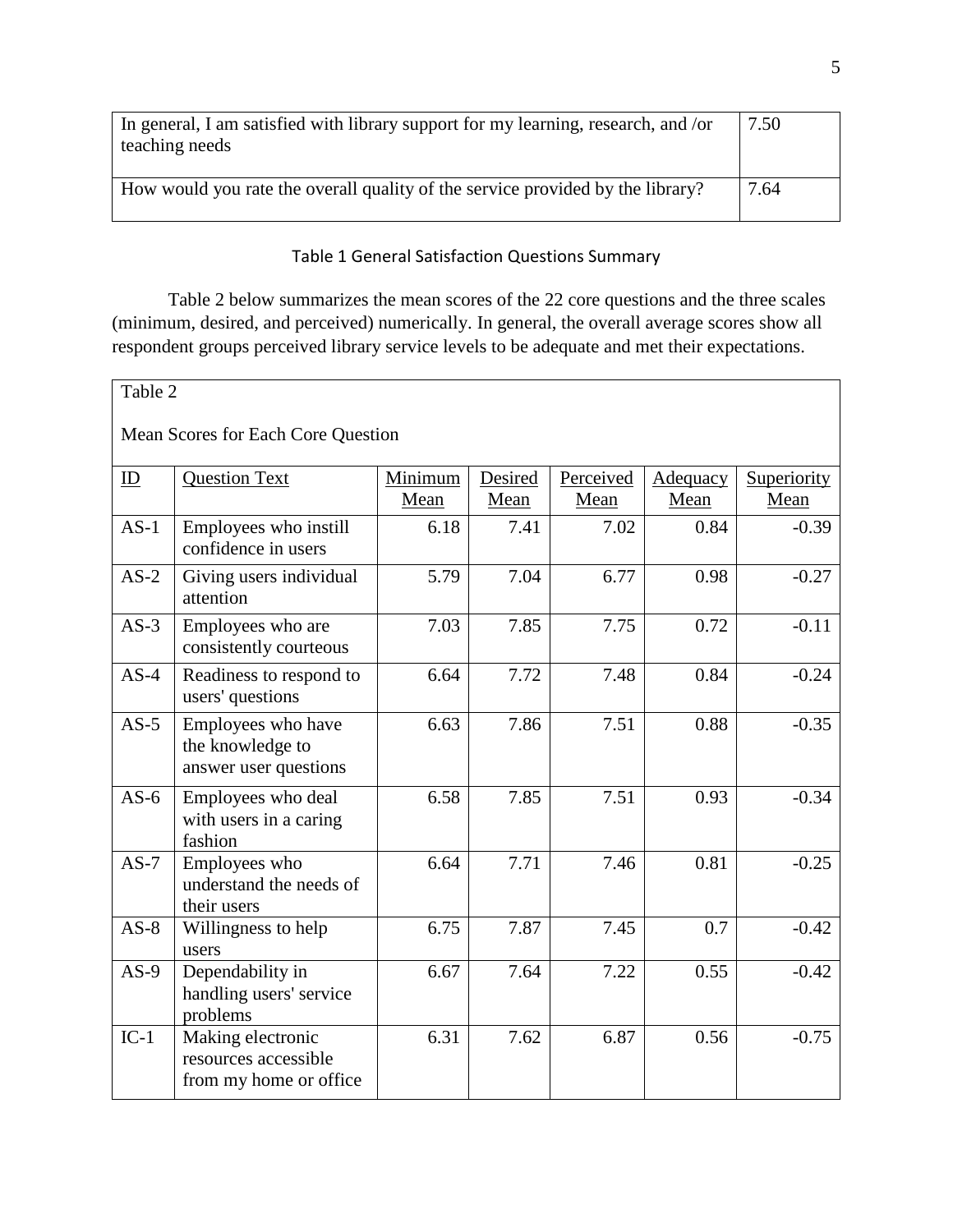| $IC-2$ | A library Web site<br>enabling me to locate<br>information on my own    | 6.54 | 7.74 | 7.13 | 0.59 | $-0.61$ |
|--------|-------------------------------------------------------------------------|------|------|------|------|---------|
| $IC-3$ | The printed library<br>materials I need for my<br>work                  | 6.62 | 7.78 | 7.38 | 0.76 | $-0.4$  |
| $IC-4$ | The electronic<br>information resources I<br>need                       | 6.22 | 7.62 | 7.09 | 0.87 | $-0.53$ |
| $IC-5$ | Modern equipment that<br>lets me easily access<br>needed information    | 6.86 | 8.07 | 7.55 | 0.69 | $-0.53$ |
| $IC-6$ | Easy-to-use access tools<br>that allow me to find<br>things on my own   | 6.42 | 7.85 | 7.1  | 0.68 | $-0.75$ |
| $IC-7$ | Making information<br>easily accessible for<br>independent use          | 6.64 | 7.87 | 7.37 | 0.73 | $-0.5$  |
| $IC-8$ | Print and/or electronic<br>journal collections I<br>require for my work | 6.67 | 7.79 | 7.24 | 0.57 | $-0.54$ |
| $LP-1$ | Library space that<br>inspires study and<br>learning                    | 6.24 | 7.84 | 7.3  | 1.06 | $-0.54$ |
| $LP-2$ | Quiet space for<br>individual activities                                | 6.56 | 7.87 | 7.46 | 0.9  | $-0.41$ |
| $LP-3$ | A comfortable and<br>inviting location                                  | 6.78 | 7.94 | 7.64 | 0.87 | $-0.3$  |
| $LP-4$ | A getaway for study,<br>learning, or research                           | 6.66 | 8.06 | 7.51 | 0.85 | $-0.55$ |
| $LP-5$ | Community space for<br>group learning and<br>group study                | 6.11 | 7.48 | 7.03 | 0.92 | $-0.46$ |

| Table 2 Mean Scores for Each Core Question |  |  |
|--------------------------------------------|--|--|
|--------------------------------------------|--|--|

## **Ratings by Respondent Groups**

However, when the 2016 survey results were furthered examined by respondent groups individually, they show a different picture of how each group perceives the services provided by the Library. The results show nine (9) items failed to meet the minimum expectation. These unmet needs were also expressed by the respondents in their written comments.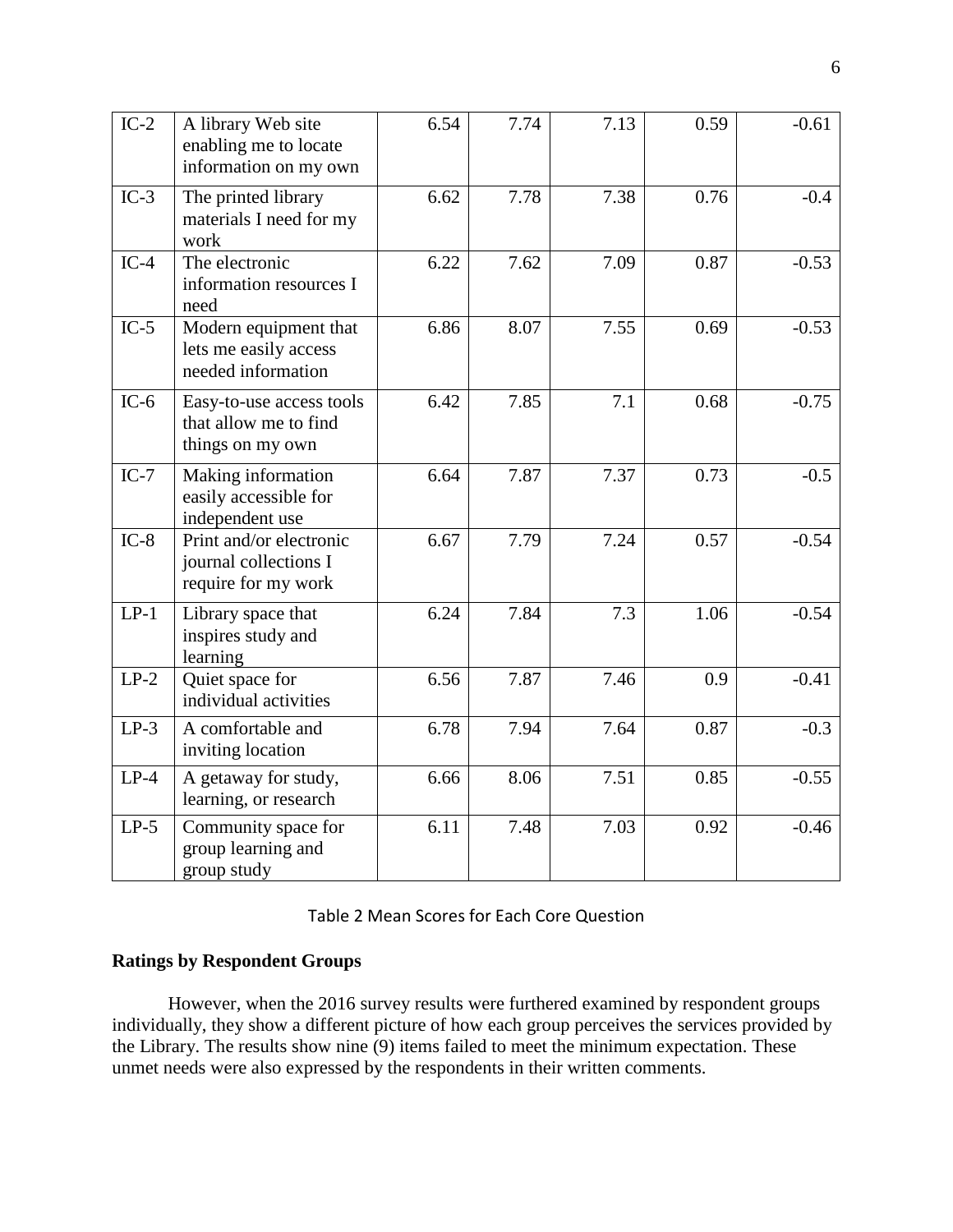Of the 400 some written comments from the survey respondents, the largest percentage of these responses praised some aspects of the Library (24.5%). This shows students and faculty recognize the library staff who serve them and appreciate their work. The Library spaces and facilities received many positive comments, although the lack of parking space (6.5%) and group study rooms (12%) stand out as major concerns by the students.

The most critical area where the Library's perceived performance is lowest remains with its collection, including both printed and electronic resources. The negative ratings and remarks given by the faculty and graduate students to the quality and accessibility of library collections shows that they are not satisfied with the current level of support the Library provides. The Library is fully aware of the faculty's view of the library collection and has been making it a high priority despite a limited budget.

## **Improvement Measures and Follow-up Assessments**

Because of the findings, the Library enacted multiple improvement measures last year to address the problems by implementing its annual IE Plan. The measures include improving library personnel training programs, enhancing the information literacy workshops, increasing study (individual and group) spaces, reducing noise, revising the Library website, adjusting the collection service policy, upgrading and purchasing more equipment and seats, increasing funding to add more titles and access tools, and improving communication with the faculty and students.

The above lists the major improvement measures the Library has either begun to implement or study. It is hoped that these efforts would increase the number of items meeting or surpass the minimum expectations in the next LibQUAL+ cycle. Below is a description of selective follow up improvement and assessment programs Henderson Library undertook last academic year.

## **Enhance Public Services**

User satisfaction is an important performance indicator for libraries. Hernon, Dugan,  $\&$ Matthews (2014) suggest that "Today many stakeholders, … most likely view satisfaction as a reflection of library performance" (p. 104). Because user satisfaction is significantly affected by the quality of public services programs, Henderson Library has been giving more attention to evaluating user perceptions and how well library responsive to user needs.

As stated above, Affect of Service (AS) is one of three dimensions in LibQUAL+ that measures the courtesy, knowledge, reliability, and helpfulness of library staff. AS is the most important dimension in determining overall satisfaction with the library (Roy, Khare, Liu, Hawkes, & Swiatek-Kelley, 2012).

While the overall average scores show all respondent groups perceived library service levels to be adequate and meet their expectations, the Library also recognized that the rating of certain items in AS have slipped. In order to improve the service quality and maintain the level quality achieved in this dimension, the Library developed an action plan that includes offering additional customer service training opportunities to the staff, revising its services standards, and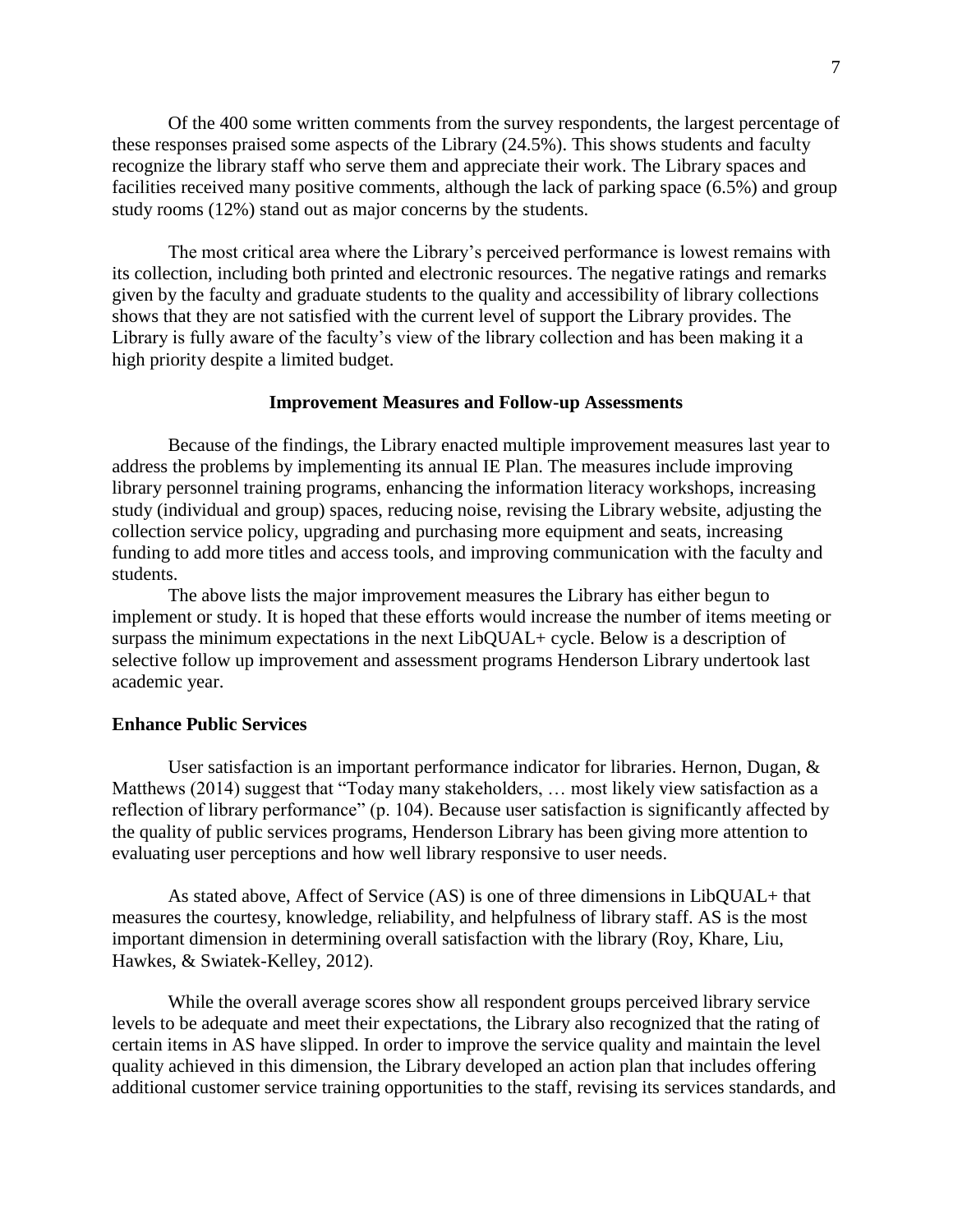providing closer supervisions to staff. The Library wants to ensure when users interact with library staff, their experience is always pleasant and positive.

In April 2017, the Library conducted a follow-up survey to obtain a snapshot of users' satisfaction with customer service points (mainly information and circulation desks) in the library. The respondents were randomly selected as they visited the library. It was a small scale survey and the instrument was brief. The survey contained five questions that collected data on where we do well and where we need to improve. The Library analyzed 74 valid responses our users submitted.

While the sample size of this survey is not as large as LibQUAL, the majority of the respondents consider the overall quality of our service to be high. More importantly, the mean score of the overall service quality has slightly improved over the mean score from the last LibQUAL survey.



How would you rate the overall quality of the service provided by the library?

The population size of our undergraduate students accounts for 87% of the total enrollment. Since they use the library building and services more often than other groups, their feedback about the facility and services receives more attention by the library administration. During the last academic year, the Library has made the following improvements to the building facility based on the feedback from LibQUAL and student groups.

## **Increase Access to Computers**

In response to the comments in LibQUAL, the Library initiated an experimental request last August to set up eight computers with dual monitors on the  $3<sup>rd</sup>$  floor of the building. As soon as the computers were set up, a brief survey was administered to find out how users feel about this new service. The result showed that 96% of the respondents liked the location of these computers and indicated that they wanted the library to add more computers to the rest of the 3rd floor since there is a lack of computers on this floor. The Library has 400 computers for public use but they are concentrated on the lower floors. 98% of users also found the dual monitors to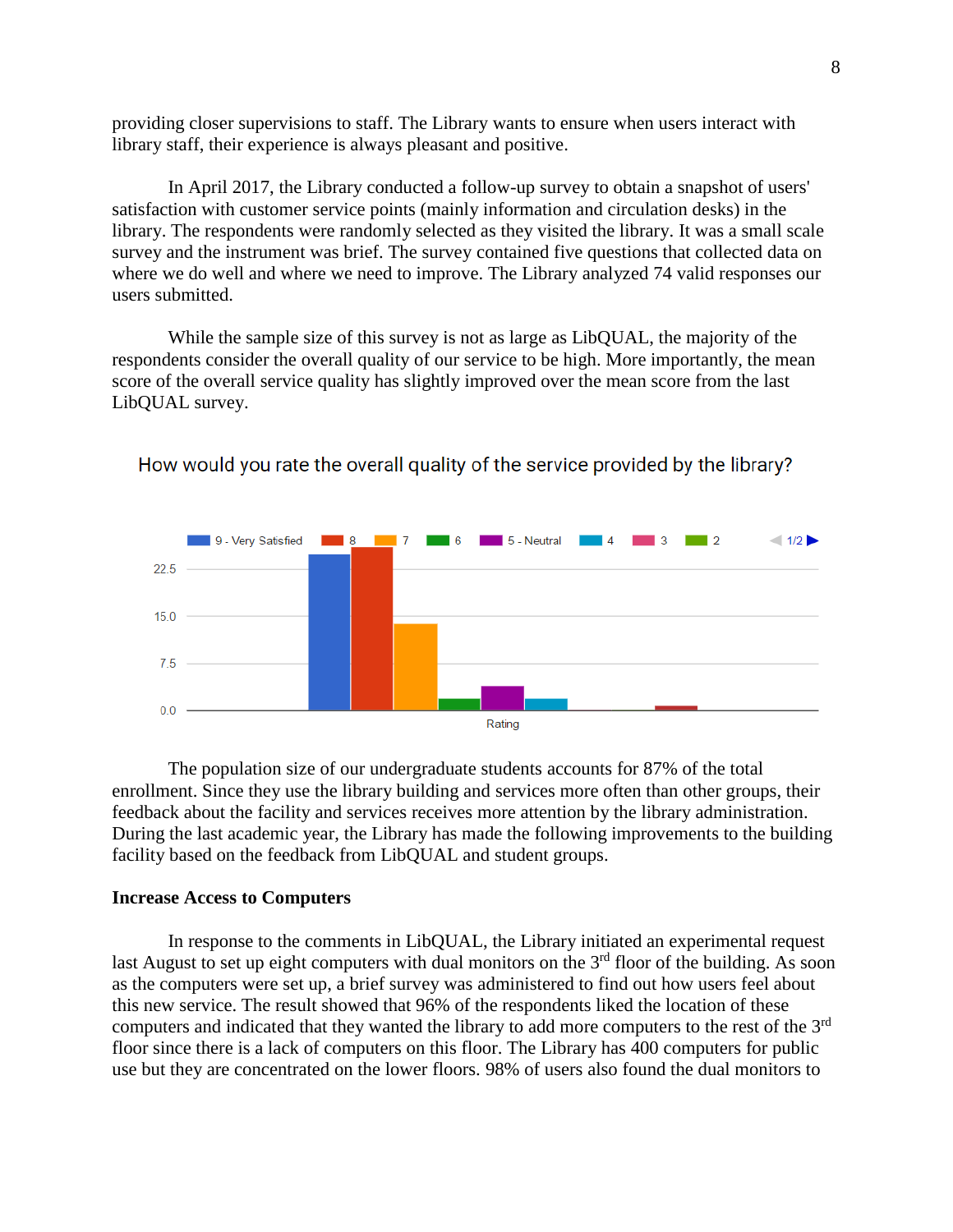be helpful for their work. The findings of this survey helped the Library know our users' actual needs and guide the Library to further improve its services.

## **Promote Computer Ergonomics**

The Library administrators meet with the representatives from the Student Government Association monthly during regular semesters to discuss student concerns and needs. Last November, the Library set up a computer on a standup workstation in the Learning Commons in response to a request made by the Student Government Association. The representatives suggested that standing computing is healthier than sitting for long periods (Mayo Clinic Staff, 2016; Stromberg, 2014). The Library accepted the suggestion and set up a standup workstation in the Learning Commons as a trial to promote healthy computing.

The Library placed paper survey forms at the workstation to gather user feedback about this new setup and used the data collected for developing further improvements. The Library also encouraged users to submit their feedback via its online suggestion box. This one-short survey gathered information over a two-week period and the written comments, including those submitted online, were favorable of the new workstation. As a result, the Library expanded the program by adding a second workstation in the Learning Commons last spring. Library staff are observing the usage of the workstations. If the usage is high, the Library will consider purchasing additional units that could be placed throughout the Learning Commons.

#### **Improve Library Seating Furniture**

In the 2016 LibQUAL survey, many undergraduate student respondents expressed their dismay over the inadequate access to individual and group study rooms. The Library serves a student population of 20,000 but only has 30 rooms for group study use. While the Library has been implementing various methods to maximize its group study spaces throughout the building, the demand for study rooms remains high, especially during examination periods.

Since it is not feasible to build more study rooms in the building, a recent attempt to address the group study spaces shortage problem was to create more comfortable seating for individual study. The current library room policy is first come first serve. It is hoped that the new seating, coupled with a revised room policy, would lure single individuals away from occupying a group study room, thus increasing the availability of study rooms for group use.

In March of 2017, the Library received a loan of two study chairs from a local furniture supplier to conduct a furniture testing in its top floor quiet study zone. Each chair provides an adjustable worktable to hold a laptop, side surface for writing, a privacy screen to reduce visual distractions, and power outlets underneath the seat for easy charging. The chairs also provide adaptive bolstering and lumbar support to make sitting more comfortable. Because the chairs were strategically placed by the tall windows on the top floor directly overlooking the lake, they were very popular among the students.

As soon as the chairs were setup, a 3-question survey form was posted on the desk of each chair for users to fill out. The results of the 7-week furniture test survey show that 178 users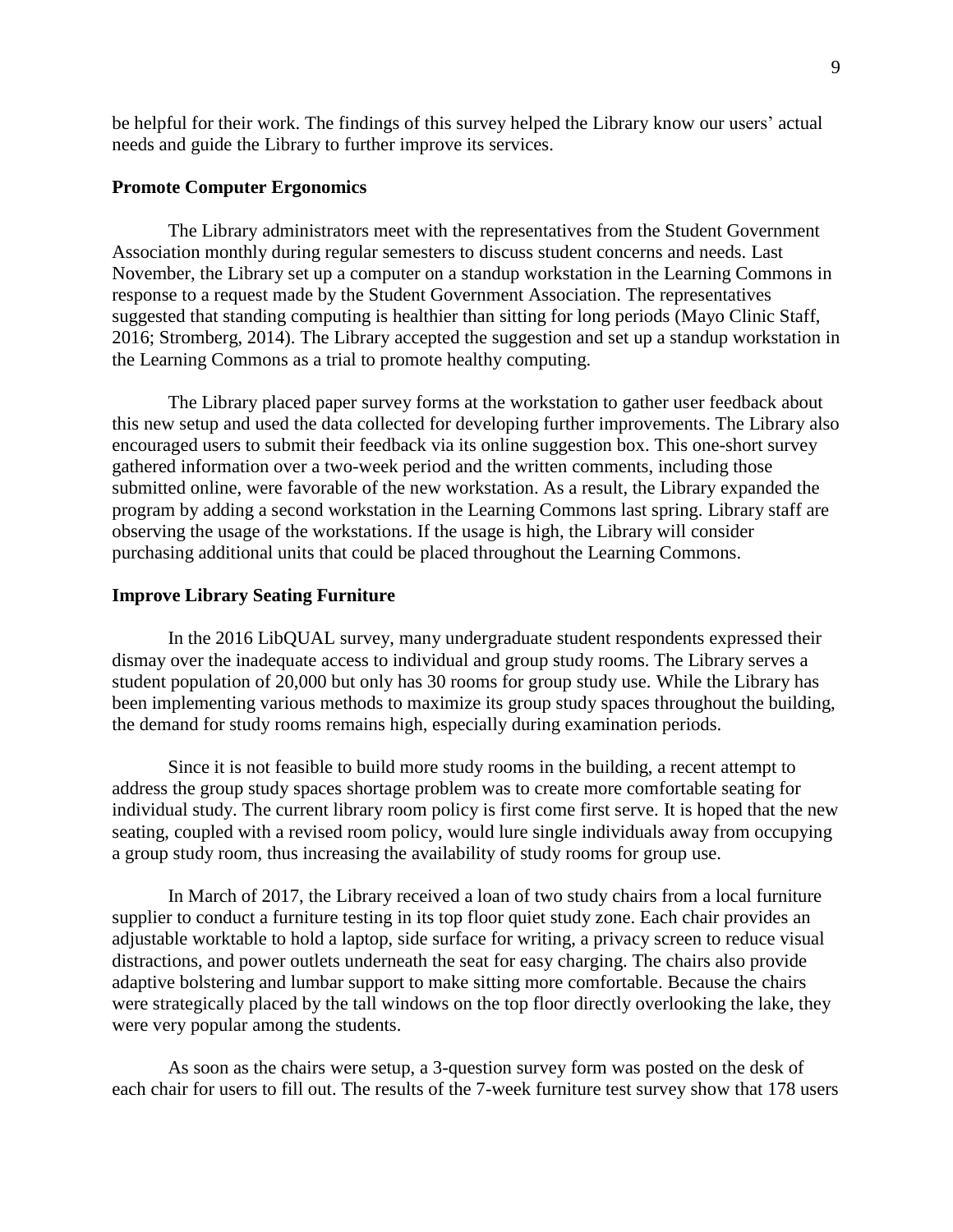who have sat on these chairs responded to this survey. While most of the users or testers spent between two to three hours sitting in each chair, many also spent four or more hours in these chairs. One student recorded as many as spending 14 hours on one day. 99.5% of the respondents felt the chairs were comfortable and 99% of them felt the new chairs are more comfortable than other library chairs. All respondents agreed that the design of the chair is good for single individual quiet study and suggested the Library purchase more of these chairs. The testers also provided ideas to improve the chairs. The Library will review its new budget and other funding sources when they are received and try to match the students' suggestions.

## **Upgrade Book Scanner**

The Henderson Library has an old Minolta PS5000 model book scanner. This scanner, which has been used for nearly ten years, was placed in the Learning Commons for faculty, staff, and students to use free of charge. The scanner was connected to a PC and in order to scan a book or document, users needed to login using ones' credentials and wait for several minutes for Windows to start before scanning the first sheet. When scanning each sheet, one must lower the glass plate onto the document or book to flatten it before pressing the scan button. After the scanning has completed, one needed to lift up the glass plate, flip to the next sheet, then repeat the procedure above. Once the document was scanned, users can either save the product on a USB flash drive, print it, or email it. In the 2016 LibQUAL survey, respondents felt that this procedure was troublesome and time consuming. They expressed their wish to upgrade our hardware from scanners to printers.

In response to our users' expectations, the Library obtained a special fund from the University in 2017 to replace the old Minolta book scanner with new KIC Bookeye 4 book scanner. As soon as the new scanner was installed, the Library began to survey how users felt about the new machine and measure if the replacement decision was the right one. The Library placed a short questionnaire next to the scanner for users to fill out voluntarily. The questionnaire contained three core questions to find out if users were satisfied with the location, quality, and user-friendliness of the new scanners.

This six-month survey showed that 98% of the users were either very satisfied or satisfied in all three questions. No users felt dissatisfied with the new scanner or found it more difficult to use than the old scanner. Respondents' written comments generally showed that the new scanner's design is better, faster, and provides higher quality of image. They like the additional features of the new scanner and found it easier to use than the old one. More importantly, its operation takes a shorter amount of time because there is no glass plate and it is not connected to a PC which requires no login or logout and waiting time. All these improvements save them time. Since the new scanner was introduced, the Library found the usage has gone up, proving it a popular and cost-efficient investment.

## **The 2018 User Satisfaction Survey**

Instead of relying on the results of the triannual LibQUAL survey, which would not be conducted until next year at the earliest, the Library conducted another follow-up user satisfaction survey this past spring to learn if the rating would increase after making the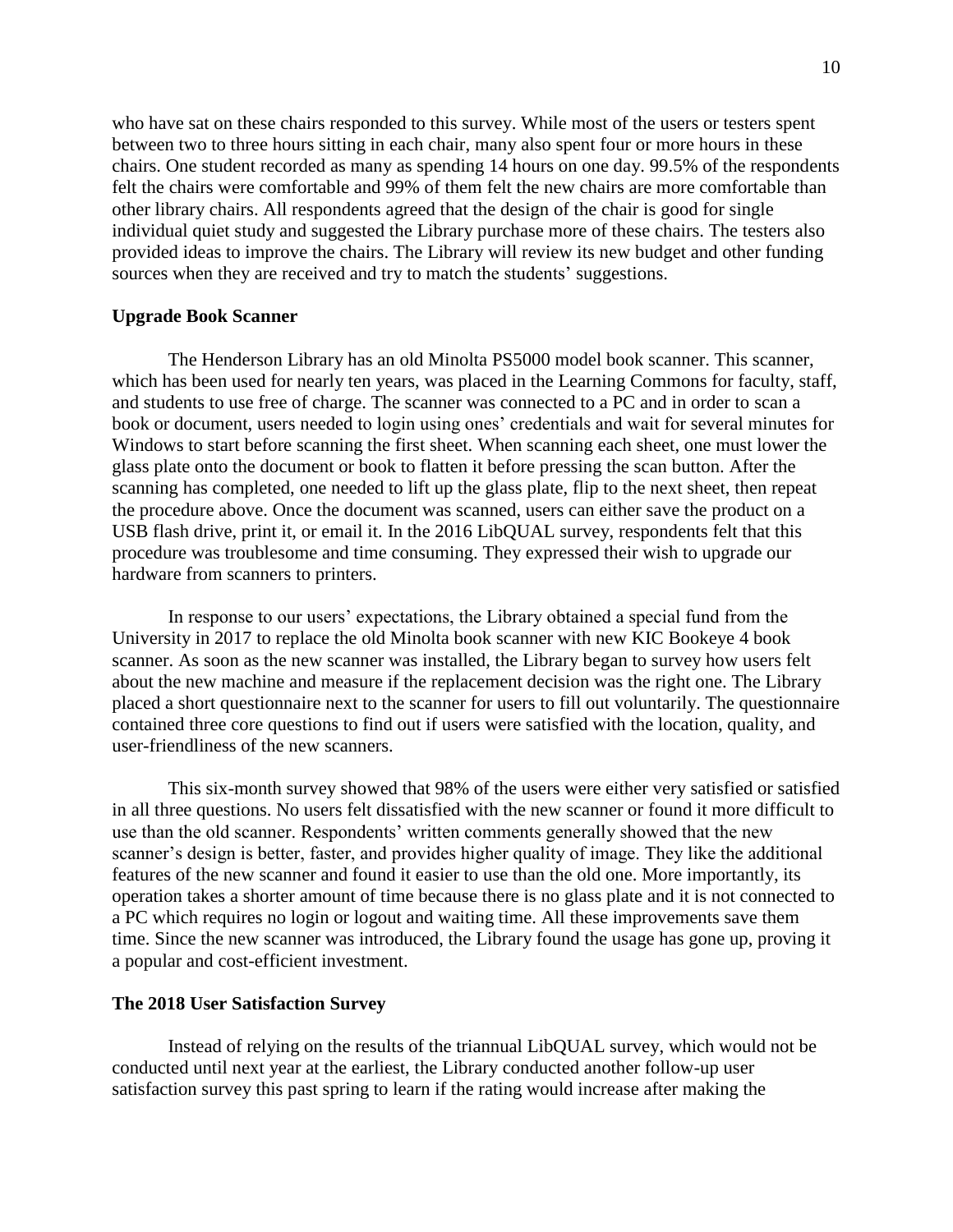improvements above throughout the year. To be consistent, this survey reapplied the same questionnaire and tools that were used last year. Surveyors randomly selected respondents as they visited the library at different times of day asking them to fill out a short survey using tablets. The only difference between last year and this year is that this year's survey also offered a paper survey for users to fill out. The survey was conducted in 30 days and collected 254 valid responses, including 12 paper survey forms.

Of the 254 valid responses collected, 97.6% of all respondents indicated that they were satisfied to very satisfied with the service they received. The overall satisfaction mean score improved from last year's 7.71 to this year's 8.30 on a 9 point scale. This represents an 8% increase from the year before and the rate of increase surpasses our expectation. While there is no clear evidence to establish a causal relationship between this year's user satisfaction survey and the improvements made throughout the year, the Library is pleased to see the significant increased rating.

The respondents also identified areas where the Library met their expectations or needed to make improvements. Below are the top three areas where the Library either met/exceeded their expectations or needs to improve. The top three areas that met/exceeded respondents' expectations are: Customer service at Checkout Desk (75% responses), Printing (75% responses), and Quiet Areas (62% responses). The top three areas respondents identified as in need of improvement are: Study Room Availability (46% responses), Noise (17% responses), and Difficulty finding materials with the Library (14% responses). While the overall user satisfaction score saw improvement, the top three concerns that the respondents identified in the 2018 survey remain the same as last year. Thus, the Library will continue to develop strategies and action plans to address these concerns.

#### **Conclusion**

The efforts above illustrate the continuous assessment and improvement cycle Henderson Library has adopted. Assessment is an ongoing process Henderson Library uses to learn what our users need. The more we learn about our users, the better we can plan services that meet their expectations. However, as Peter Brophy (2006) states, "it should always be remembered that measuring performance is an exercise in assessing the past. It is the use of that data to plan an improved future that is all important." (p.5). Thus, assessment is more than helping the Library gather information of our users. It is also important to use the findings to make well-informed resource allocation decisions, develop effective improvement measures, and build a library service program that effectively provides a better learning environment, contributes to the university's mission, and proves its value to the stakeholders.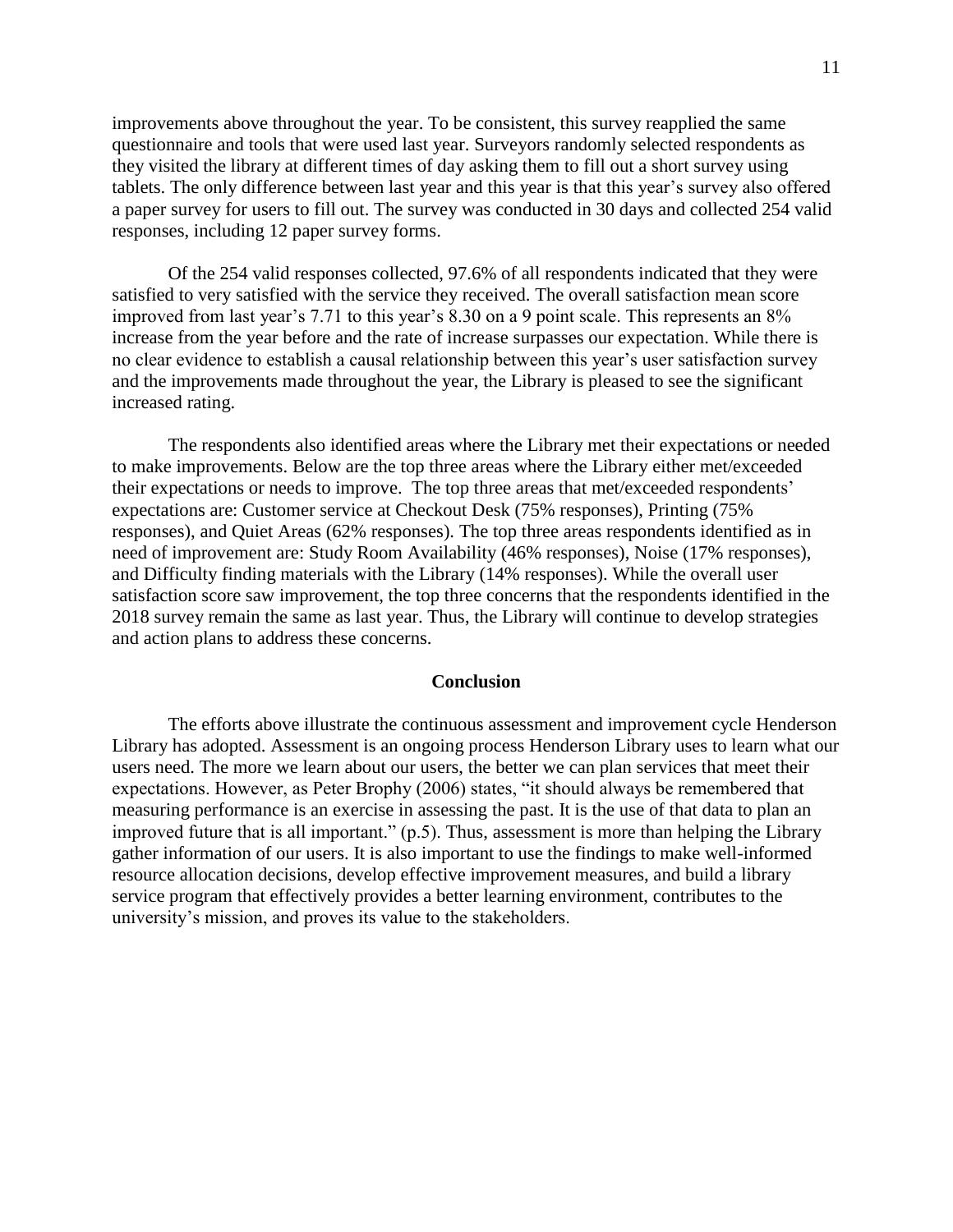## **References**

Association of Research Libraries. (n.d.). *General information*. Retrieved from http://www.libqual.org/about/about\_lq/general\_info

Brophy, P. (2006). *Measuring library performance: Principles and techniques*. London, U.K.: Facet Publishing.

Coleman, D. (2017, January 11). Growth promised as Armstrong, Georgia Southern merger made official. *Savannah Morning News*. Retrieved from http://savannahnow.com/news/2017-01- 11/growth-promised-armstrong-georgia-southern-merger-made-official

Georgia Southern University. (2017). *Fact books and IPEDS Reports*. Retrieved from http://em.georgiasouthern.edu/osra/facts-and-figures/factbook/

Hernon, P.; Dugan, R. E.; Schwartz, C.; & Saunders, L. (2013). *Higher education outcomes assessment for the twenty-first century*. Santa Barbara, CA: Libraries Unlimited.

Hernon, P.; Dugan, R. E.; & Matthews, J. R. (2014). *Getting started with evaluation*. Chicago: American Library Association.

Hufford, J. R. (2013). A review of the literature on assessment in academic and research libraries, 2005 to August 2011. *portal: Libraries and the Academy, 13*(1), 5-35.

Kyrillidou, M. & Cook, C. (2008). The Evolution of measurement and evaluation of libraries: A perspective from the Association of Research Libraries. *Library Trends, 56*(4), 888-909. Retrieved from https://www.ideals.illinois.edu/handle/2142/9498

Lancaster, F. W. (1995). The evaluation of library services: a concise review of the existing literature. *Investigación Bibliotecológica, 9*(18), 25-37. Retrieved from http://www.ejournal.unam.mx/ibi/vol09-18/IBI000901803.pdf

Mayo Clinic Staff. (2016, October 14). *Standing workstation: What you need to know.* Retrieved from http://www.mayoclinic.org/healthy-lifestyle/adult-health/in-depth/standing-workstation/art-20088544

Oakleaf, M. (2010). Demonstrating the value of academic libraries. *LINK, 11.* 4-6. Retrieved from http://meganoakleaf.info/ukvalueoakleaf.pdf

Roy, A., Khare, A., Liu, B. S., Hawkes, L. M., & Swiatek-Kelley, J. (2012). An Investigation of Affect of Service Using a LibQUAL+™ Survey and an Experimental Study. *The Journal of Academic Librarianship*, *38(3),* 153-160. doi:10.1016/j.acalib.2012.03.018